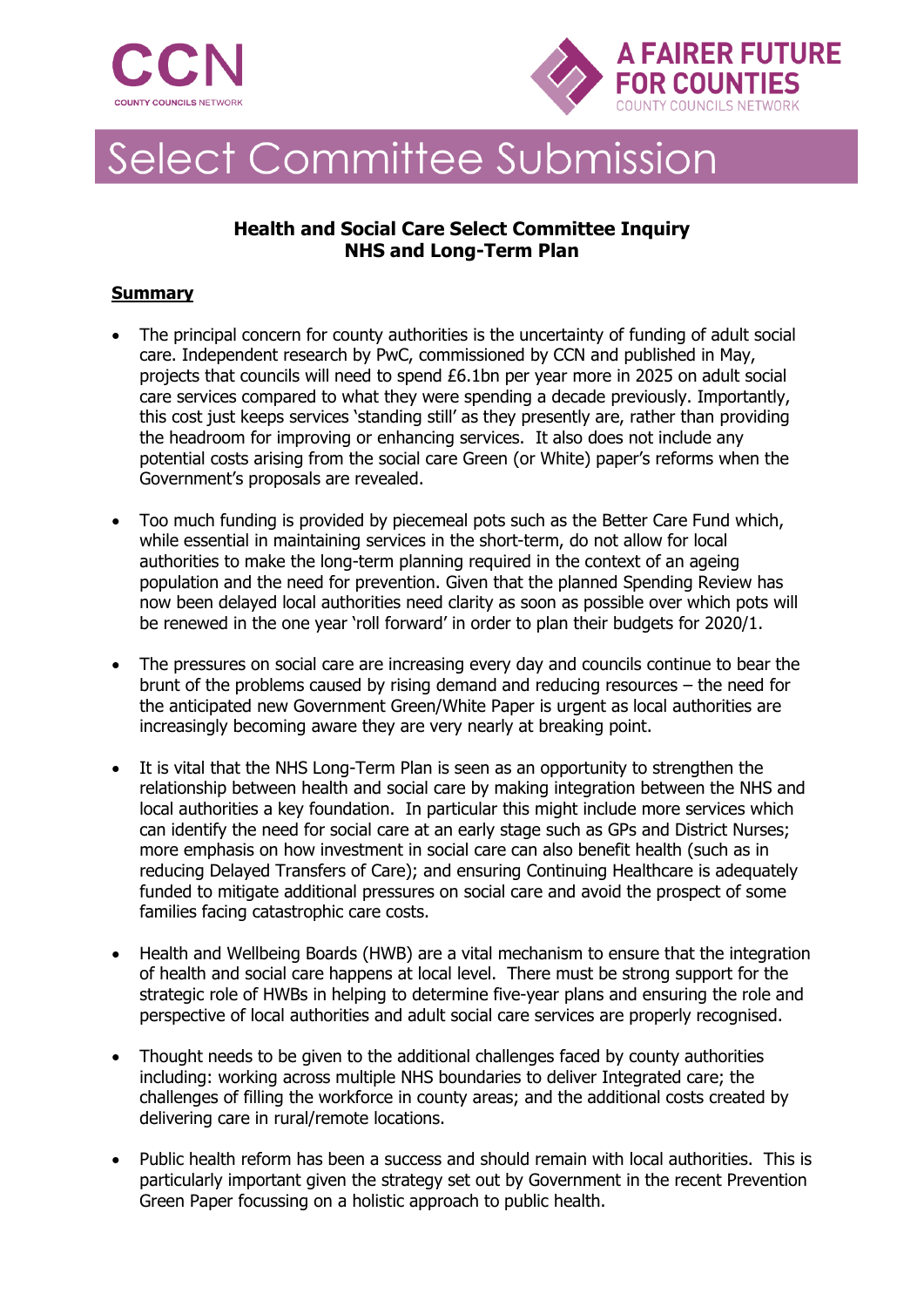#### **Introduction**

- 1. The County Councils Network (CCN) represents 36 English local authorities that serve counties. CCN's membership includes both county council and county unitary authorities who together have over 2,500 councillors and serve over 26m people (47% of the population) across 86% of England.
- 2. We are pleased that the Committee is looking at this issue and are grateful for the chance to respond to the further call for evidence. As upper tier authorities, our members have responsibility for providing adult social care and public health services. Our response to this consultation therefore concentrates specifically on these aspects of the Inquiry's remit.
- 3. At the time of writing, CCN is finalising a new research project on government funding for adult social care services for the period 2015/16-2019/20. CCN will share this report with the committee when it is available and would welcome the opportunity to provide oral evidence to elaborate on our position further.

## **Social Care**

#### **CCN Green Paper: Sustainable Social Care**

- 4. Last year CCN published the report *Sustainable Social Care*.<sup>1</sup> This document set out the key priorities which CCN would hope will be addressed when the Government's Green (or White) Paper on Adult Social Care is eventually published. The report highlights four key priorities for social care:
	- (1) Financing Sustainable Social Care
	- (2) Shaping a Diverse, Vibrant and Stable Market Care Market
	- (3) Integration: Creating a Preventative Ecosystem
	- (4) Delivering Housing to Meet Social Care Needs

The first and third of these are of key importance to this Inquiry and are addressed in this part of our response below.

### **Social Care Funding**

- 5. The principal concern of county authorities is the uncertainty of funding of adult social care. Independent research by PwC, commissioned by CCN and published in May, projects that councils will need to spend £6.1bn per year more in 2025 on adult social care services compared to what they were spending a decade previously.<sup>2</sup> Importantly, this cost just keeps services 'standing still' as they presently are, rather than improving or enhancing them.
- 6. England's 36 county authorities are responsible to  $£2.9$ bn of the  $£6.1$ bn figure just under half of the total of all 152 social care authorities. PwC concludes that those large, often rural, county authorities are the most exposed to financial pressures yet have the least ability to address these pressures. They will be spending £2.1bn more in 2025

<sup>1</sup>  $1$  Sustainable Social Care: A Green Paper that delivers a New Deal for Counties (CCN, 2018)

<https://www.countycouncilsnetwork.org.uk/download/1663/>

<sup>&</sup>lt;sup>2</sup> Independent Review of Local Government Spending Need and Funding (PwC, 2019) <https://www.countycouncilsnetwork.org.uk/download/2258/>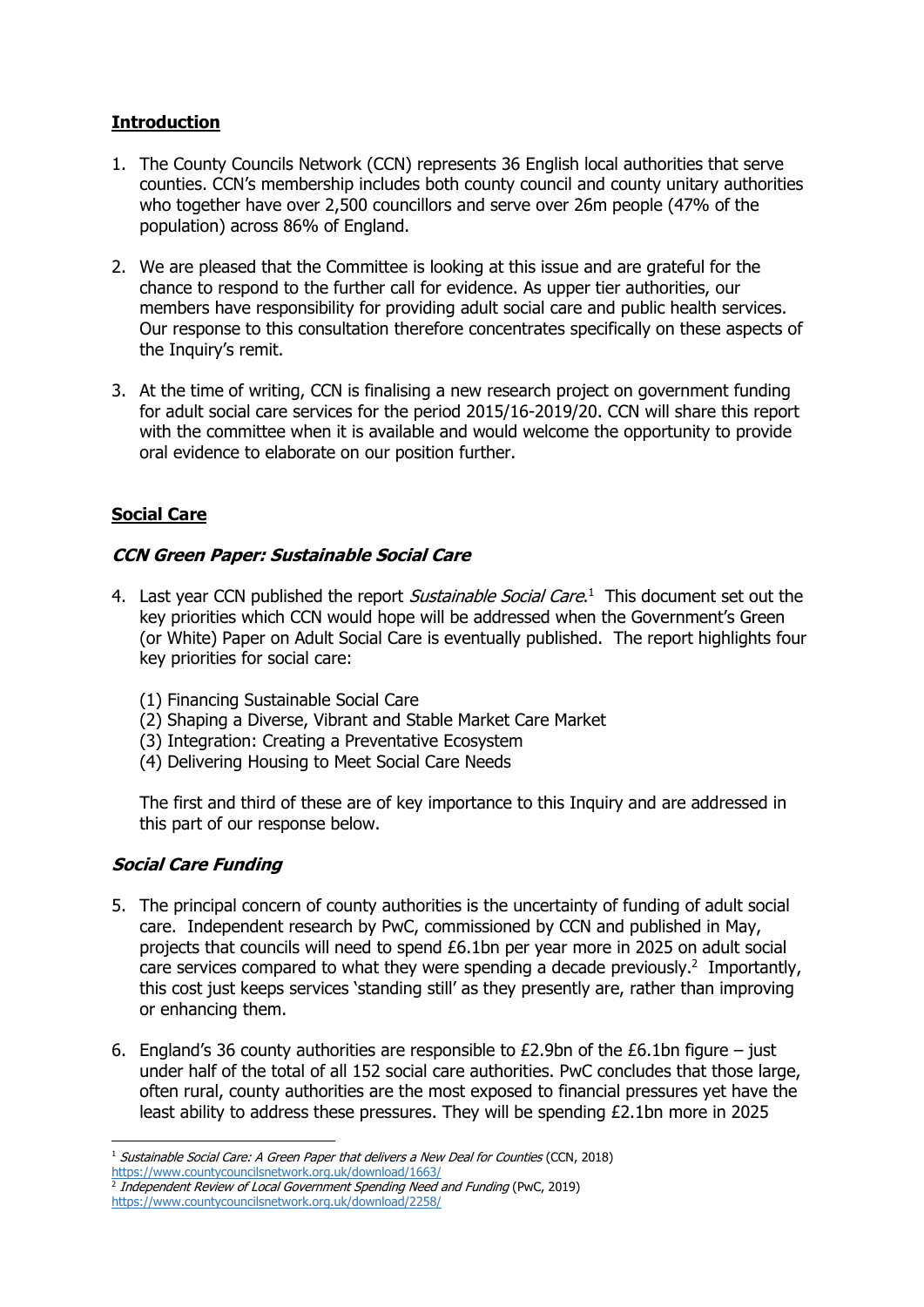compared to what they are presently spending in  $2019<sup>3</sup>$  – driven by a range of factors including overall budget reductions, populations ageing more rapidly than cities, and specific additional cost pressures such as the need to deliver services across wider geographical areas.

7. A new forthcoming analysis from CCN will demonstrate the extent of funding since 2015/16 that has been allocated to meet the aforementioned spending need. While the analysis is still being finalised, the below table shows the estimated annual per head funding (over 65s) for CCN member authorities compared to other types of councils.<sup>4</sup>

| <b>Tier type</b>  | Annual $E$ per head (65+) |
|-------------------|---------------------------|
| <b>CCN</b>        | 430.54                    |
| Unitary (non CCN) | 775.72                    |
| Met district      | 1049.77                   |
| London total      | 1170.41                   |
| England           | 683.11                    |

- 8. Whilst PwC's figures look at change in spending over a decade, the analysis shows that it is over the next six years (2019-25) that county authorities will face the most pressure. Councils will be having to spend £3.9bn more a year in 2025 compared to how much they are spending currently in  $2019<sup>5</sup>$
- 9. The pressures on upper tier authorities will be particularly acute as adult social care already makes up 47% of annual spending in county areas – and over two-thirds of the total budget (68%) in counties is spent on adult and children's social care combined. As demand for social care continues to increase into the next decade there are less additional services from which counties can offset spending towards social care than in unitary authorities.
- 10. Increasingly, the cost pressures on local authorities will be attributable not just to over 65s in poor health, but by adults with severe learning disabilities. The bulk of the extra projected spending will fall in county areas – with spending in those 36 areas for services for adults with learning disabilities projected to be £861m higher in 2024/25 compared to a decade before.
- 11. An additional cause of uncertainty is the number of piecemeal pots of funding which are currently being used to plug immediate gaps in social care provision at local level. Whilst in-year funding has been vital in helping county authorities to meet their statutory duties, it is a barrier to effective mid- to long-term planning. In particular it constrains the ability to provide preventative services and adaptations – such as using Disabled Facilities Grant to make minor adjustments to enable a person to stay in their home. Such services are vital in reducing the flow into more acute and higher cost health and social care services.

<sup>1</sup> 3 ibid

<sup>4</sup> Full technical detail to be included in forthcoming CCN Analysis report. Figures include all dedicated grants for adult social care and estimates on funding dedicated from all elements of Core Spending Power, expected council tax. 5 ibid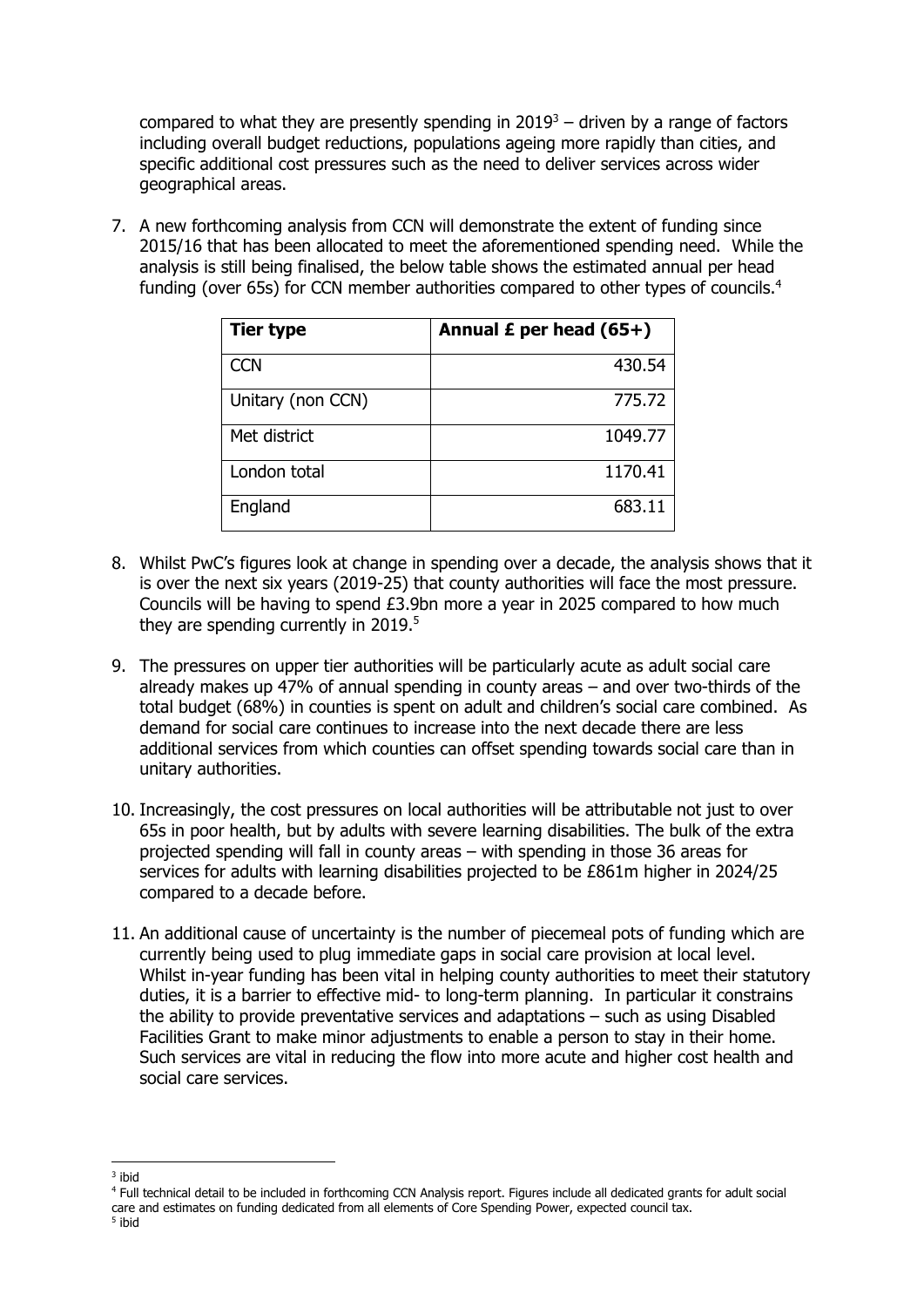- 12. Ideally local authorities need a long-term settlement for social care as soon as possible so they are able to effectively plan the management of these services in the coming decade. However, given that the planned Spending Review has now been delayed, in the immediate term local authorities need clarity as soon as possible over which pots will be renewed in the one year 'roll forward' in order to plan their budgets for 2020/1 – including the planned trajectory for the improved Better Care Fund (iBCF), the social care support grant, and winter pressures grant.
- 13. Adult social care is one of the key priorities in CCN's new five-point plan for local government<sup>6</sup> which calls for the following action:
	- Publish the Social Care Green Paper, beginning a national discussion and cross-party approach to consider the funding options for adult social care, including younger adults and those with learning disabilities.
	- As part of the Spending Review or one-year settlement, confirm the continuation of all current funding arrangements for social care and increase the social care grant.
	- Consider the additional challenges of delivering social care in rural and sparse geographical areas as a key aspect of the Green Paper and new funding formula for social care.
	- Renew the focus on early intervention and prevention through the consultation of the Prevention Green Paper and sustainable funding for public health services.

#### **Social Care and Health – Integration, Prevention and Long-Term Planning**

- 14. Government has been clear that the £20bn settlement for the NHS agreed in 2018 will sit separately to the funding required for social care. But the funding pressures on social care outlined above will inevitably impact this intent if they are not addressed – for example through failure to prevent health conditions worsening.
- 15. A specific challenge is to ensure there is sufficient funding to ensure that local care markets are sustainable. CCN's work with LaingBuisson in 2015 $^7$ , and subsequent report in 2017<sup>8</sup> , identified the unsustainable nature of county care markets. The budget reductions faced by local government since 2010 has meant that local authorities were

"…forced by constrained budgets to set annual fee uplifts below the level of cost inflation and as providers compensated by setting above inflation fee uplifts for private payers."<sup>9</sup>

This has led to a care home fee gap of  $£670m$  for counties alone.<sup>10</sup> This is unsustainable and has led to the provider sector being left in a position whereby local authority contracts do not cover the costs of service provision, as a result some providers have handed contracts back to commissioners. It is imperative that county care markets are placed on a sustainable footing, or risk not having sufficient high-quality capacity available to meet needs and also to discharge patients from acute settings to.

16. Funding reform alone will not be the silver bullet required to place adult social care system on a sustainable footing. There must continue to be maximum emphasis on a

**<sup>.</sup>** <sup>6</sup> [https://www.countycouncilsnetwork.org.uk/county-authorities-urge-clarity-over-funding-for-councils-next-year-in-new-five](https://www.countycouncilsnetwork.org.uk/county-authorities-urge-clarity-over-funding-for-councils-next-year-in-new-five-point-plan-for-the-government/)[point-plan-for-the-government/](https://www.countycouncilsnetwork.org.uk/county-authorities-urge-clarity-over-funding-for-councils-next-year-in-new-five-point-plan-for-the-government/)

<sup>&</sup>lt;sup>7</sup> County Care Markets: Market Sustainability & the Care Act (CCN/LaingBuisson, 2015)

<https://www.countycouncilsnetwork.org.uk/download/122/>

 $8$  County Care Markets – 2017 Update (CCN/LaingBuisson, 2017)

<https://www.countycouncilsnetwork.org.uk/download/1179/>

<sup>&</sup>lt;sup>9</sup> ibid  $10$  ibid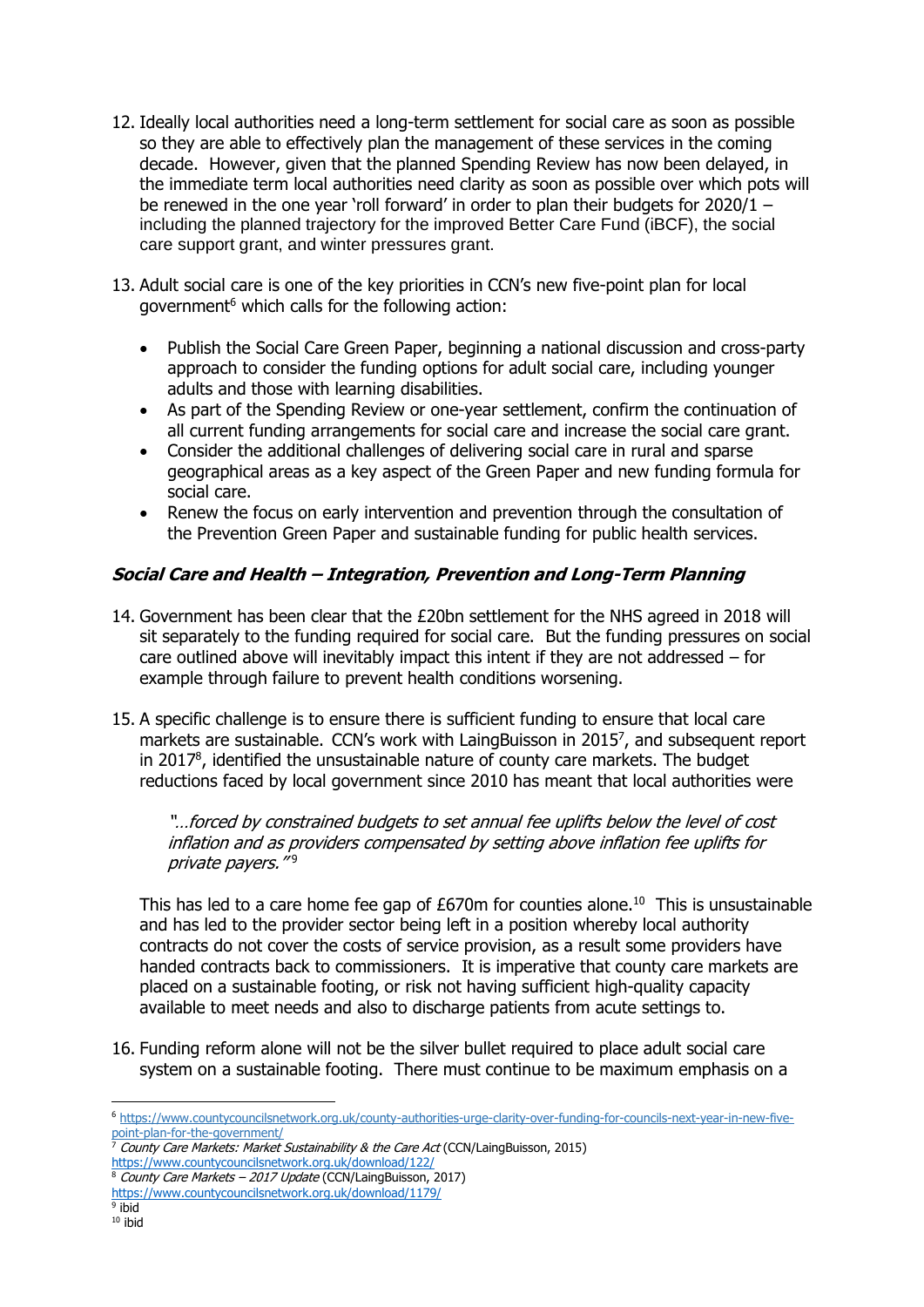fundamental shift in how care and support is delivered, with person-centred, integrated and prevention-focused care at the heart of reforms. The existing system has become increasingly skewed towards crisis care as a result of the financial and demand pressures faced by both the NHS and local authorities.

- 17. Health and Wellbeing Boards (HWB) are a vital mechanism to ensure that the integration of health and social care happens at local level. There must be strong support for the strategic role of HWBs in helping to determine five-year plans and ensuring the role and perspective of local authorities and adult social care services are properly recognised.
- 18. CCN is concerned there is still a tendency for policy-makers to see the value of social care entirely through the prism of 'supporting the NHS'. Whilst there is undoubtedly extensive interaction between health and social care services, social care as a sector must be viewed – and funded – properly as separate but equal in importance to health, not as a 'Cinderella sector' which is simply about supporting health. It was therefore regrettable that it was not possible to publish the ASC Green Paper at the same time as the NHS Ten Year Plan.
- 19. With this in mind, CCN believes the NHS Long Term Plan should be seen as a valuable opportunity to continue to strengthen the relationship between health and social care by making integration between the NHS and local authorities a key foundation of the plan. This involves thinking clearly about how adult social care interacts with the NHS and what relationships, interfaces and pathways best serve the integration agenda. For example CCN suggests the following health spending should be priorities for the Long Term Plan:
	- Investment in local health services which are well placed to identify social care need early. In particular there needs to be enough GPs and District Nurses.
	- Investment local authority social care can produce strong returns in health delivery. For example, specific resource from Government (drawn from 'winter pressures' budgets) directed to LAs to reduce delays in transfer of care have been extremely effective – the average number of delayed days per month due to county authority social care teams has decreased from a high of 35,349 in 2016/7 to 21,689 in 2018/9 (39%).<sup>11</sup>
	- It is important that alongside improved funding for social care, there is sufficient investment in Continuing Healthcare in order to ensure that those in need of support receive adequate care. This is vital to assure families they will not have to bear catastrophic care costs regardless of whether a particular condition warrants health or social care services.
- 20. There are some particular challenges for county authorities which should be borne in mind when thinking strategically about health and social care integration:
	- Unlike many unitary or borough authorities, the geographical size of counties means that CCN members are used to working across a number of different NHS boundaries. This can make integrating care a challenge at local level.
	- Attracting and maintaining a quality social care workforce in county areas can be challenging. This is over and above the uncertainty around Brexit which is widely agreed has the potential to affect recruitment into the workforce from EU nations.
	- Rural areas present a specific challenge for both social care and health services with additional travel distances to cover affecting delivery costs.

**.** 

<sup>11</sup> <https://www.england.nhs.uk/statistics/statistical-work-areas/delayed-transfers-of-care/>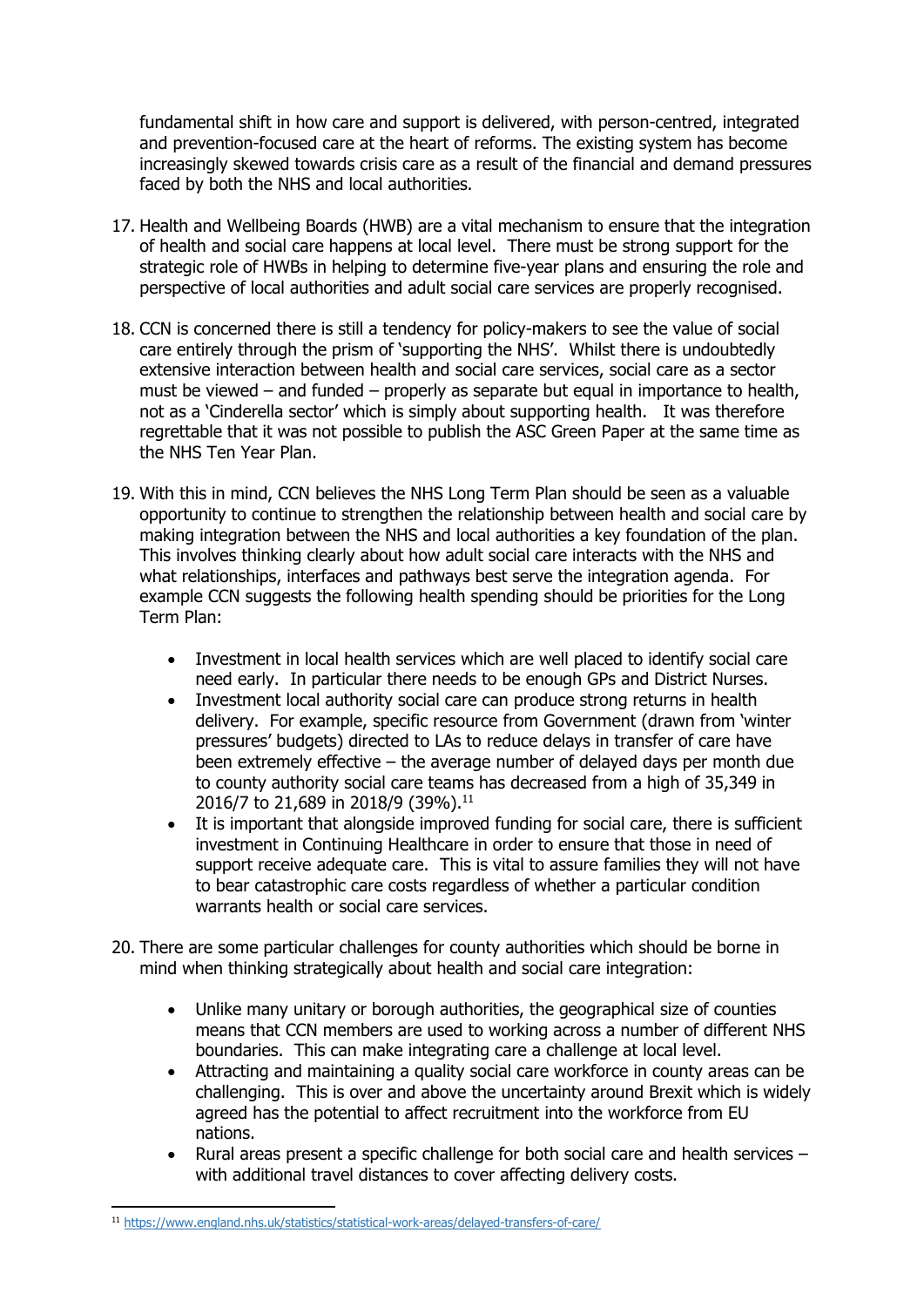• Housing with care is a key means by which early support and preventative services can support families and limit or delay their exposure to the health system. But presently the UK has ten times less provision than in other, similar, societies such as the US, Australia and New Zealand, often because there is limited understanding of its value across all stakeholders.

#### **Public Health**

21. CCN member authorities have welcomed the opportunities which have been presented by assuming responsibility for public health. It is CCN's view that by positioning it within the local authority the function of public health is better placed to permeate the whole gamut of community services with a long-term view of prevention – as the initial reforms were intended. This direction of travel is still very much that stated by the Government in its recent Green Paper on Prevention:

"We need to view health as an asset to invest in throughout our lives, and not just a problem to fix when it goes wrong."<sup>12</sup>

- 22. Councils deliver a wider range of services and the responsibility has meant the principles of public health are now better integrated directly within community provision – for instance the provision of public exercise facilities within local parks; locating signposting services within libraries e.g. – for early years services or mental health support. Most notably local authorities are well placed keep the focus on public health in its broadest sense as well as being able to concentrate resource on specific causes of concern such as smoking rates or obesity.
- 23. Earlier this year, CCN published a report commissioned from Shared Intelligence which assessed the effectiveness of the transfer of public health to councils made in 2013. The report concludes:

"…that government was right to be ambitious about the potential of local government to take the lead in improving health locally, working closely with local partners and exploiting the full breadth of its remit. [Directors of Public Health] and their colleagues are most confident about achieving that ambition where public health has an overtly place-based focus. Significantly that is also true of health and wellbeing boards."<sup>13</sup>

- 24. The report also demonstrates how the transfer has improved public health outcomes through analysis of data from county areas held by Public Health England:
	- Healthy life expectancy for males increased from 64.8 years in 2013-15 to 65 years in 2014-16, compared with 61.8 and 61.9 years nationally;
	- Healthy life expectancy for females has remained static at 65.8 years over the same period, compared with 62.1 and 62.3 per cent nationally;

• Between 2012 and 2017, the rate of diagnoses for new STIs (excluding chlamydia in under 25 year-olds) in county councils in England fell from 620 per 100,000 population to 560 per 100,000 population.

• Between 2012 and 2017, the prevalence of smoking among adults in county councils in England fell from 18.0% to 13.9%.

<sup>1</sup> <sup>12</sup> Advancing our health: Prevention in the 2020s (HM Government, 2019)

<sup>&</sup>lt;sup>13</sup> Learning the lessons from the transfer of public health to councils: An independent review of the impact of the transfer in county areas (Shared Intelligence and County Councils Network, 2019) <https://www.countycouncilsnetwork.org.uk/download/2126/>